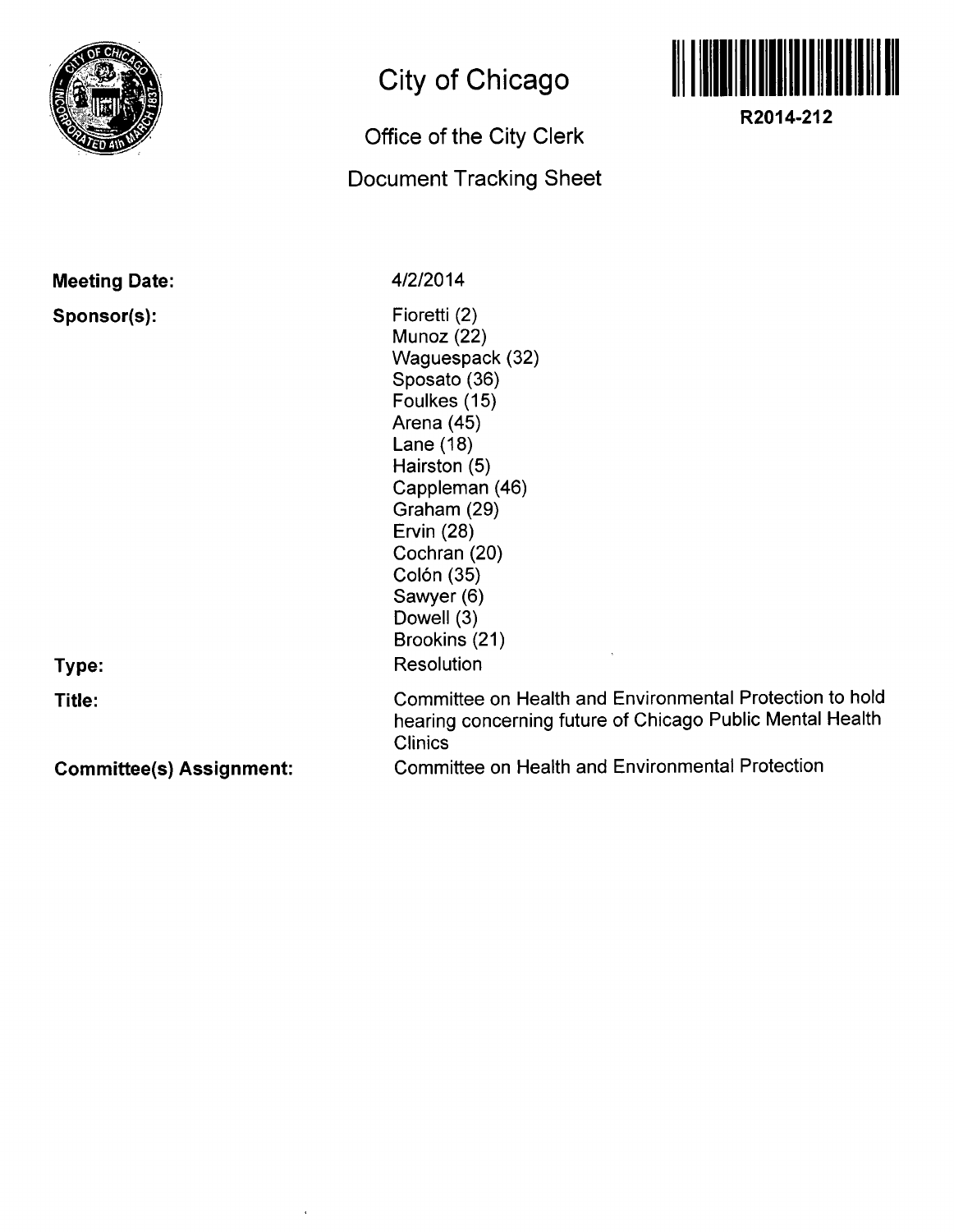HEACTH

## **RESOLUTION CONCERNING THE FUTURE OF CHICAGO PUBLIC MENTAL HEALTH CLINICS**

WHEREAS, Providing for adequate and appropriate mental health services for all Chicagoans in need is essential to the safety and general well-being of the entire City of Chicago; and

WHEREAS, In 2012, the City of Chicago closed six of its 12 mental health clinics reducing mental health services available to Chicagoans, disrupting client/therapist relationships and requiring many clients to travel much farther for services; and

WHEREAS, The closure of the clinics was so poorly managed that CDPH could only account for 2,789 of the 5,337 clients CDPH referenced in testimony before the City Council regarding the plans for closure of the clinics; and

WHEREAS, The claimed \$2.3 million in cost savings resulting from the closure of the six city clinics failed to account for the additional costs of increased emergency room visits, hospitalizations, police interventions and incarcerations; and

WHEREAS, The CDPH leadership is currently pursuing policies that jeopardize the city's remaining six clinics including the failure to join a provider network such as CountyCare, triggering the termination of services for current Medicaid patients as the state moves towards managed care; and

WHEREAS, As part of a health care network the city's six remaining clinics could generate a more stable source of revenue and ensure continued access to mental health services in currently underserved areas and for underserved populations, such as individuals released from Cook County Jail and homeless individuals; now therefore

BE IT RESOLVED That we, the undersigned members of the City of Chicago City Council, gathered together this 2<sup>nd</sup> Day of April, 2014 AD, urge the Committee on Health and Environmental Protection to expeditiously convene public hearings to take testimony from the Commissioner of the Department of Public Health and experts in the mental health field as well as solicit comment from the general public concerning the future of the Chicago Department of Public Health Mental Health Clinics and the need for expanded mental health services within the city as well as measures that can be implemented to ensure continued access to mental health services in all communities throughout the City of Chicago.

BE IT FURTHER RESOLVED That a copy of this resolution be prepared and presented to Dr. Bechara Choucair, Commissioner of the Department of Public Health and the Honorable George Cardenas, Chairman of the Committee on Health and Environmental Protection.

BE IT FURTHER RESOLVED, That the findings of this hearing be documented and presented to this august body and the Honorable Rahm Emanuel, Mayor of the City of Chicago, so that appropriate action on behalf of one of this city's most needy and vulnerable populations may be undertaken.

<u>)</u> KTTI Alderman

RICARDO MUNUZ SCOTT WAGUESP<br>Alderman –  $22^{nd}$  Ward Alderman –  $32^{nd}$  Wa

 $\mathcal{O}_{\bullet}$ 

Alderman  $-32<sup>nd</sup>$  Ward